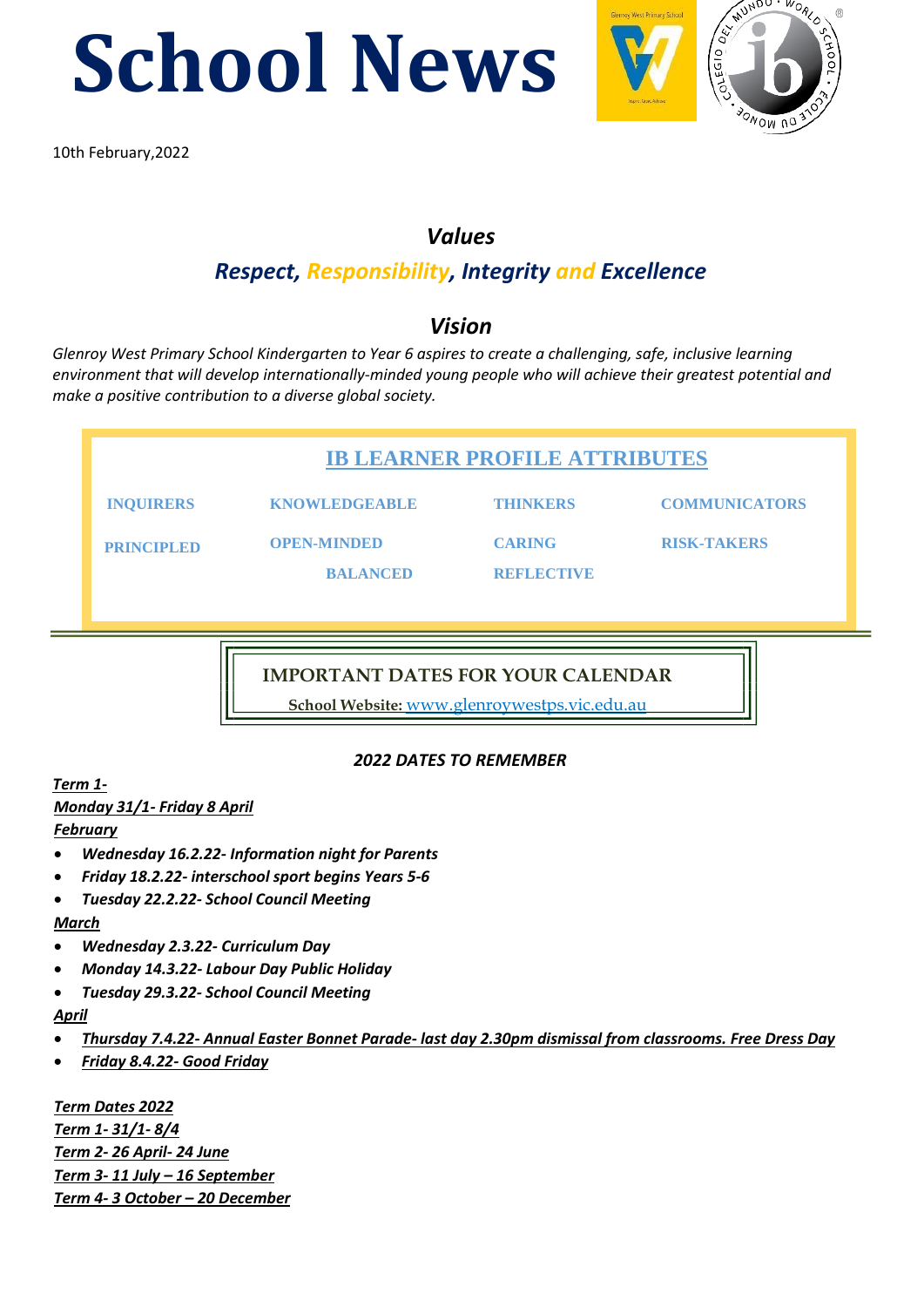| <b>PYP LEARNER</b><br><b>PROFILES</b><br><b>ATTRIBUTES</b> | <b>Update from the Principal</b>                                                                                                                                                                                                          |
|------------------------------------------------------------|-------------------------------------------------------------------------------------------------------------------------------------------------------------------------------------------------------------------------------------------|
|                                                            | <b>Principal's Message</b>                                                                                                                                                                                                                |
| As IB learners we<br>strive to be:<br><b>Inquirers</b>     | Dear Parents & carers,<br>Well done to every member of our school community for contributing to a successful beginning to<br>the 2022 year. The successes of course have been due to the combined efforts of Glenroy West                 |
| <b>Knowledgeable</b>                                       | families and staff along with our wonderful students.                                                                                                                                                                                     |
| <b>Thinkers</b>                                            | <b>SCHOOL COUNCIL 2022</b><br>School Council 2022-02-06 Information regarding the processes involved to fill vacancies on the                                                                                                             |
| <b>Communicators</b>                                       | Glenroy West School Council is always provided at the beginning of the school year. It is vital that<br>all members of the school community are fully aware of the procedures involved relating to the                                    |
| <b>Principled</b>                                          | yearly school council election process.                                                                                                                                                                                                   |
| <b>Open-minded</b>                                         | School Vacancies will be published and made available to the community. This information clearly<br>indicates the number of positions vacant in each of the two membership categories- DET employee                                       |
| <b>Caring</b>                                              | member and parent member being                                                                                                                                                                                                            |
| <b>Risk-takers</b>                                         | Parent category 2 (Two Year) Positions -Parents                                                                                                                                                                                           |
| <b>Balanced</b>                                            | <b>DET Teacher category</b>                                                                                                                                                                                                               |
| <b>Reflective</b>                                          | Forms in response to the call for nominations can be obtained from the school office and must be<br>lodged by 4pm Monday                                                                                                                  |
|                                                            | After the close of nominations a set process is followed. Please refer to timeline.<br>Please note- if the number of nominations exceeds the vacancies in either category then, a ballot<br>will be required.                             |
|                                                            | If any parent eligible to self- nominate or, be nominated has a question about the process or role of<br>school councillor please do not hesitate to contact myself, Gayle O'Sullivan (SC President) or Eva<br>our Business Manager.      |
|                                                            | The first School Council meeting for 202 is Tuesday February 22. Depending upon whether or not a<br>ballot is required this meeting will either be the last meeting of school council, or the first meeting<br>of the new school council. |
|                                                            | Our current school council has been acknowledged for their work at the end of 2021 however, it is<br>timely for me to express my gratitude on behalf of the school community for their work and<br>engagement over the last year.         |

#### *Congratulations to Foundation Students 2022:*

*To the students who began their primary school life last week, well done. You have all settled in so well and have completed your first week of school. You have toured the school, made new friends, learnt to line up and will soon experience your first assembly on Friday. Great achievements all round and that was just in the first 5 days. Well done to all the parents and Foundation staff.*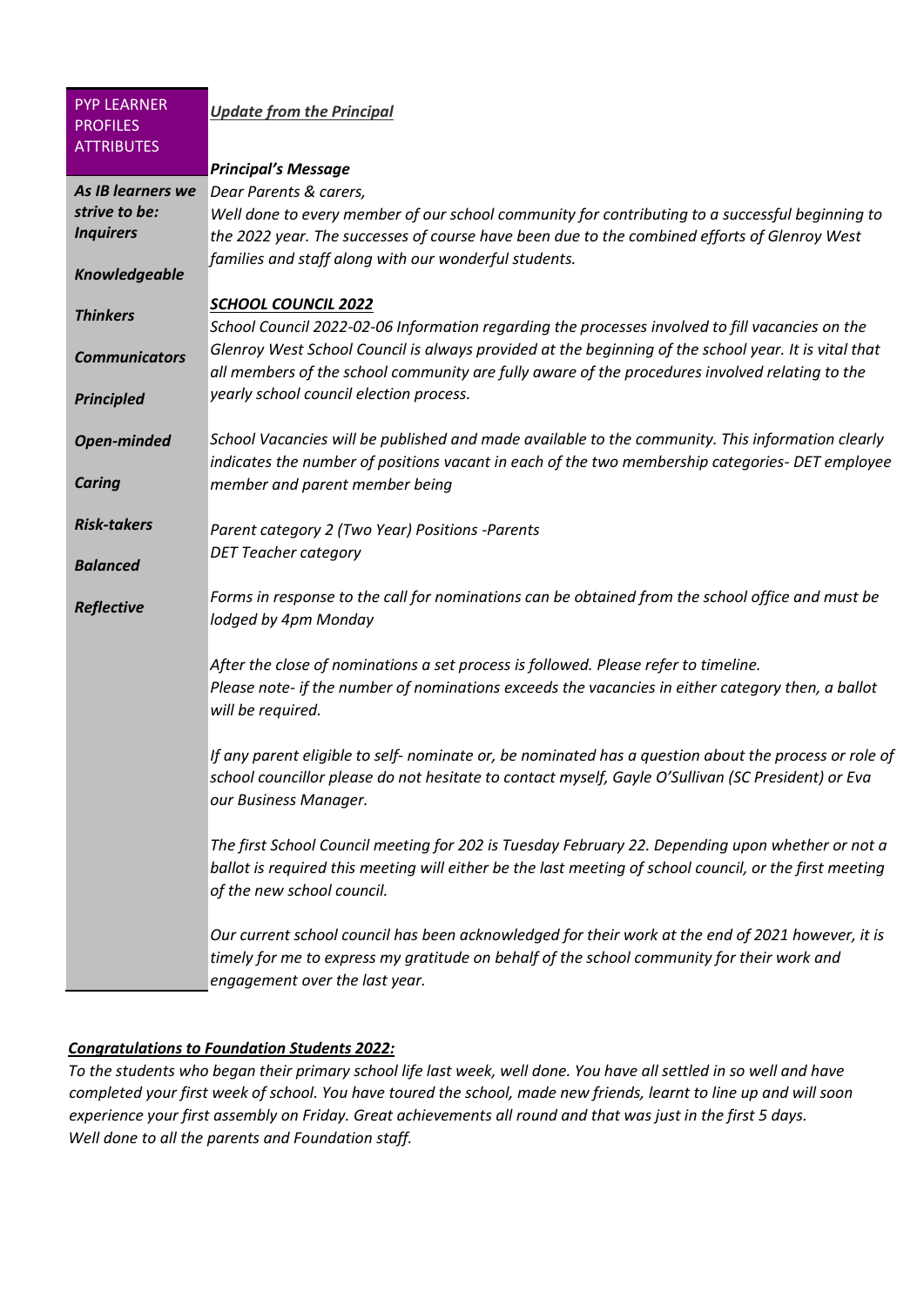#### *Student Leaders -2022*

*Congratulations to all the students who gained leadership positions for the 2022 year. They are as follows-*

### *Student Leaders*

- *Tilly*
- *Alex*
- *Suhani*
- *Usama*
- *Xavier*
- *Sreepad*

## *House Captains*

- *Blue- Lissa*
- *Red- Doha*
- *Yellow- Ayan*
- *Green- Yusha*



#### *School Information Evening- Date- Wednesday 16 February:*

#### *Delivery online via compass*

*Dear Parents and carers,*

*An information evening has been planned for Wednesday 16 February at the following times for parents and carers. It is vital that all parents attend so that you are all fully informed of the expectations for your child at Glenroy West Primary School.*

*A link will be sent to you which will contain all the relevant information, times and links. Each team will present with information relating to homework expectations, IB PYP Programme, your child's learning, classroom libraries, literacy and numeracy, attendance, individual student management plans and Seesaw platform.*

*Please inform the office if you require assistance with your Compass password.*

*Thank you*

*Pam Streete Principal*

#### *William Street Crossing removed*

*Please Note: Moreland Council have removed the William St Crossing. The new school crossing has been placed in Clovelly Street. Until completion please continue to use the Chapman St and York St crossing where the flags are displayed.*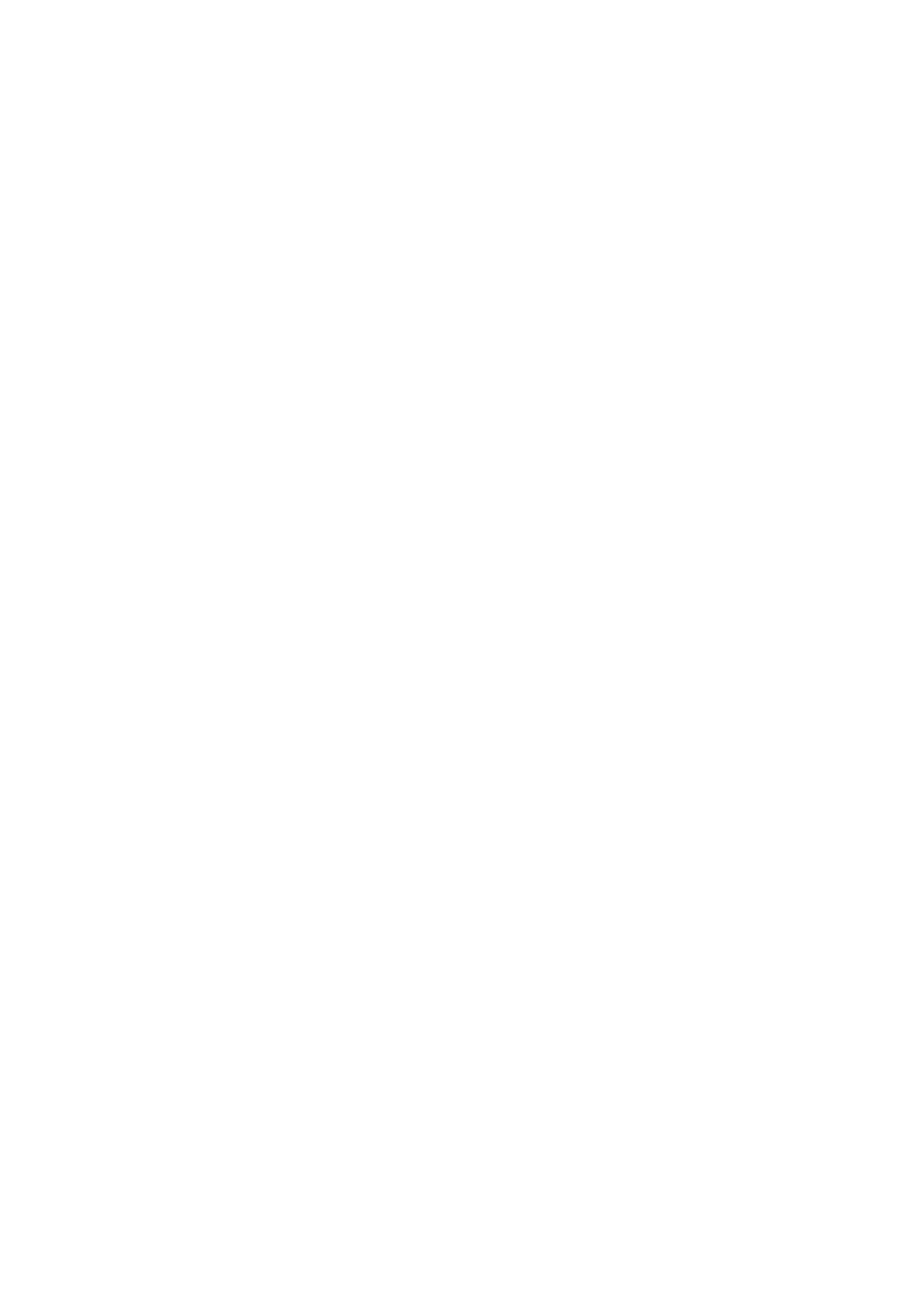#### *COVID Safe Practices: Please Note Dear Parents and Carers*

- *Please wear a mask when indoors or alternatively if you are unable to social distance 1.5m when onsite*
- *Please refrain from entering your child's classroom, only Foundation parents allowed*
- *Parents to sign in using QR code if you enter the school building/ office area*
- *Check school signage displayed*
- *Please do not attend onsite for both you and your child/ren if you feel unwell*
- *If you are displaying mild symptoms, please get tested and do not enter the school site*
- *RATS- Please test twice a week Monday to Friday*
- *Use the appropriate gates- Foundation (York St Double Gate), Grade 5/6 – York St Double gates, Grade 3-4 York St Front gate, Years 1-2 (William St Gates).*

#### *Students-COVID-19 Safe Practices*

- *Victorian Chief health Officer has mandated the wearing of masks in schools for all students in Grade 3 up. Students in Years 3-6 are to bring a mask to school and wear indoors*
- *Enter and exit correct gate*
- *Ventilation of indoor spaces- open windows and air purifiers*
- *Vaccination for eligible cohorts strongly recommended*
- *Regular use of hand sanitiser and washing hands (hygiene)*
- *COVID SAFE cleaning of indoor*

#### *Updating Emergency Contact details*

*When a student is enrolled at school parents must provide a range of information which includes details such as:*

- *Address*
- *Phone numbers and other contact details*
- *Parent A and B details depending upon individual family circumstances*
- *Parent occupations*
- *Parent work details*
- *Family emergency contacts*
- *Child health information*
- *Demographic details for students e.g visa class status*
- *Conditional enrolment details e.g details of any shared parenting arrangements*
- *Student access or activity restrictions e.g Family Law Orders*

*All this comes together to provide the key reference point of information for each child daily. Whist this information can be brought up on a computer it is only as accurate as what parents and guardians provide and update during the seven years of primary school.*

*"Legal Duty of Care' which requires Principals and teachers to take all reasonable steps to reduce risk to students, may be compromised if we do not have up to date information and accurate details for each child.*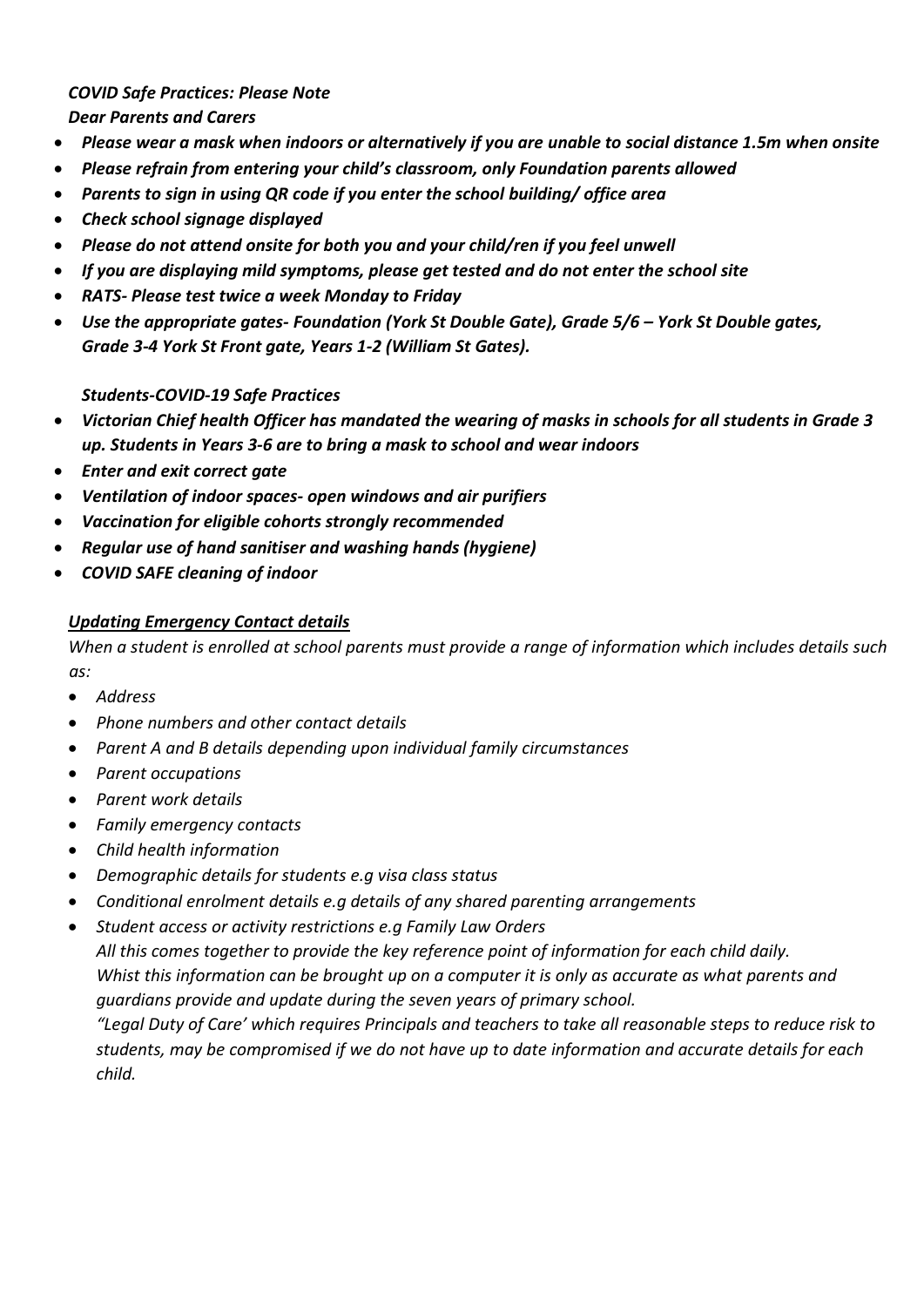*Ensuring such information is updated is ultimately a parent responsibility, but in turn the school has a responsibility to remind parents and look for ways to assist parents in updating their details as required. Please contact the school if any of your details have changed. Thank you.*

*Enjoy your week and stay safe, Kindest regards Pamela Streete Principal*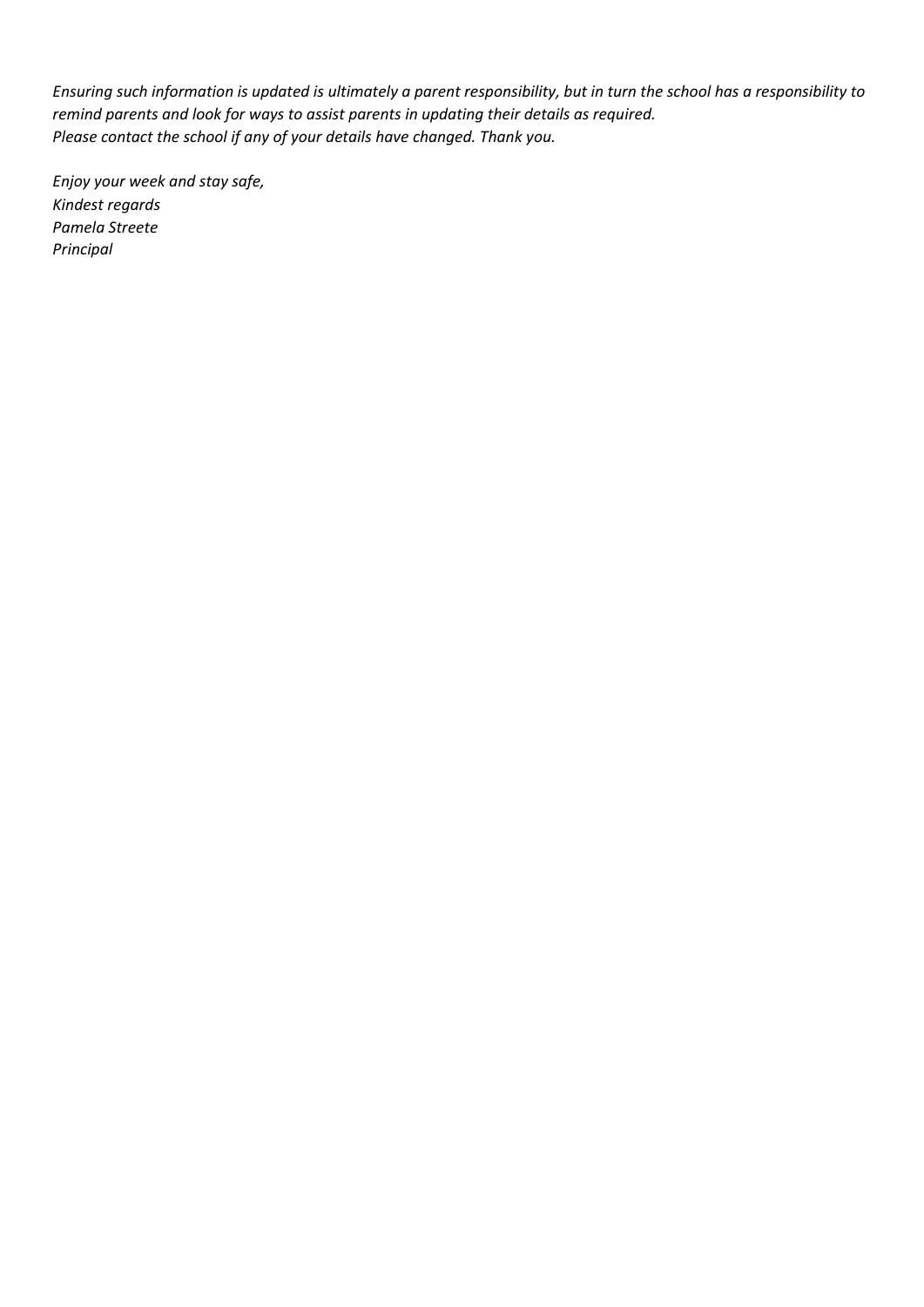

| Mrs Streete<br>Principal            | For demonstrating the IB PYP Learner Profile of Thinker by using<br>creative thinking skills to solve a problem. | Kevin<br>Aaryan |
|-------------------------------------|------------------------------------------------------------------------------------------------------------------|-----------------|
| <b>Foundation A</b><br>Ms Chen      | For being a communicator and sharing her ideas during class discussion.                                          | Ella            |
| <b>Foundation B</b><br>Mrs Silveira | For listening carefully to others and sharing interesting ideas.                                                 | Harrison        |
| Foundation C<br>Ms Eyigun           | For being an excellent communicator and sharing her ideas with her<br>peers.                                     | Suri            |
| 1A<br>Ms Tiwana                     | For actively participating in the class discussions.                                                             | Zoey            |
| 1B<br>Mrs Zambara                   | For sharing and communicating his ideas and thoughts during class<br>discussion politely and respectfully.       | Harry           |
| 2A<br>Ms Webster                    | For being a good communicator while contributing her ideas in<br>classroom discussions and with her peers.       | Fatima          |
| 2B<br>Mr Shields                    | For always contributing to class discussions and helping others.                                                 | Ananya          |
| 3A<br>Ms Mclure                     | For helping communicate ideas to her peers.                                                                      | Shravyashee     |
| 3B<br>Ms Wheeler                    | For communicating confidently with her peers and the whole class.                                                | Clara           |
| 4A<br>Ms Mendham                    | For being a good communicator by getting involved in classroom<br>discussions.                                   | Krisha          |
| 4B<br>Ms Marks                      | For being a confident and frequent contributor to class discussions.                                             | Irha            |
| 5/6A<br>Ms Bryers                   | For being a confident communicator when sharing her ideas with the<br>class.                                     | Nuna            |
| 5/6B<br>Mr Hutchison                | For being a good communicator while contributing her ideas in<br>classroom discussions and with her peers.       | Aleena          |
| 5/6C<br>Mr Jardine                  | For communicating some excellent ideas in his writing.,                                                          | Laith           |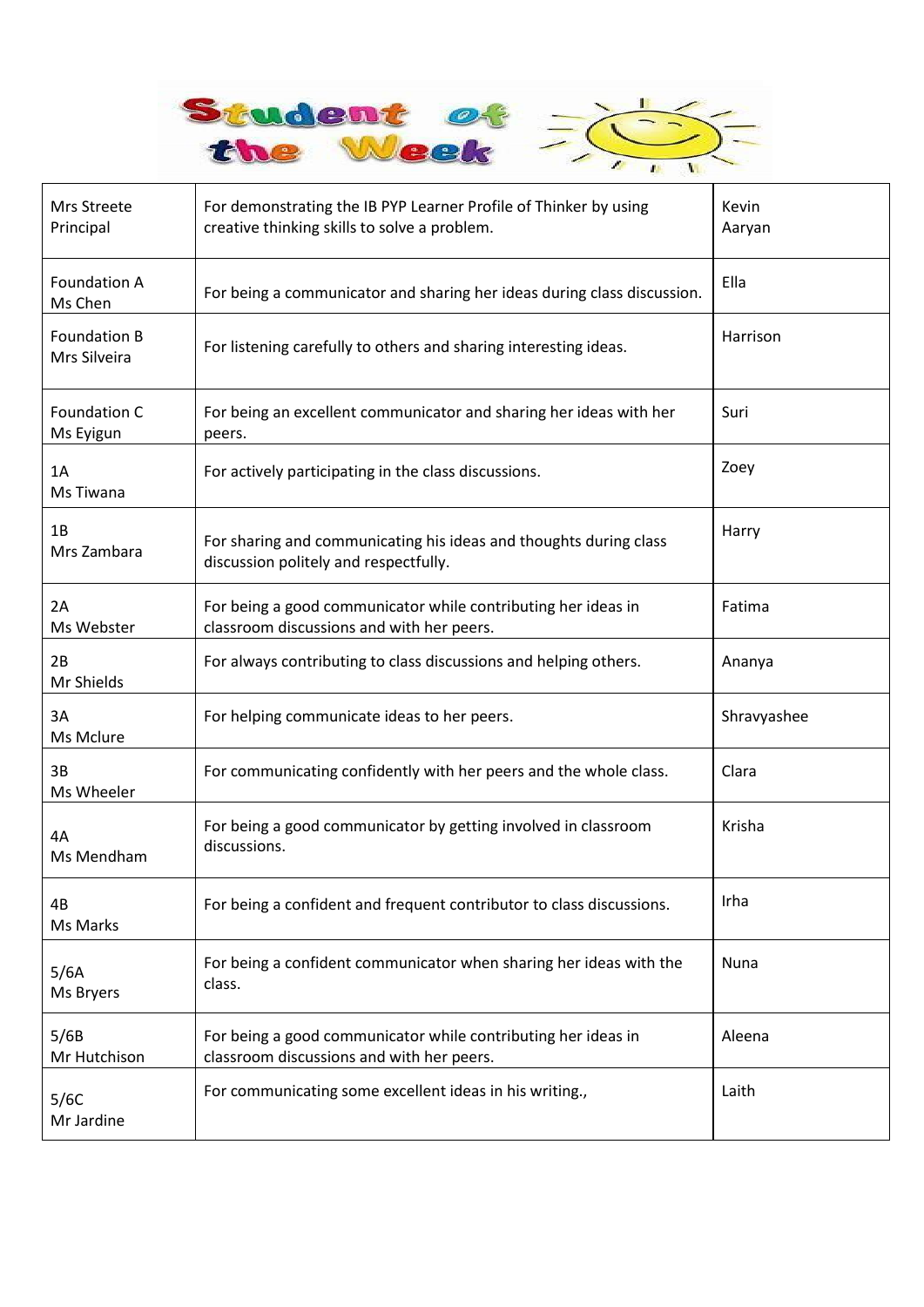

Glenroy West Primary School York Street PO Box 547 Glenroy 3046 Phone 9306 8955 Fax 9300 1028

8 February 2022

#### NOTICE OF ELECTION AND CALL FOR NOMINATIONS for members of the School Council of **GLENROY WEST PRIMARY SCHOOL**

Nomination forms may be obtained from the school office and must be lodged by:

#### 4.00pm on Tuesday 15 February, 2022

Following the closing of nominations a list of the nominations received will be posted at the school. The terms of office, membership categories and number of positions in each membership category open for election are as follows:

| Membership category | Term of office                                                                                                                                        | Number of positions |
|---------------------|-------------------------------------------------------------------------------------------------------------------------------------------------------|---------------------|
| Parent Member       | From the day after the date of<br>the declaration of the poll in<br>2022<br>to and inclusive of the date of<br>the declaration of the poll in<br>2025 | 2(2 year)           |

If the number of nominations is less than the number of vacancies, a notice to that effect and calling for further nominations will be posted in a prominent position at the school.

If there are more nominations received than there are vacancies on School Council a ballot will be conducted as per the following dates:

- · Ballot papers distributed Monday 21 February, 2022
- Close of Ballot at 4.00pm Monday 28 February, 2022
- Declaration of ballot Friday 4 March, 2022

Parula Streeto Pamela Streete

Principal

RESPECT - EXCELLENCE - RESPONSIBILITY - CO-OPERATION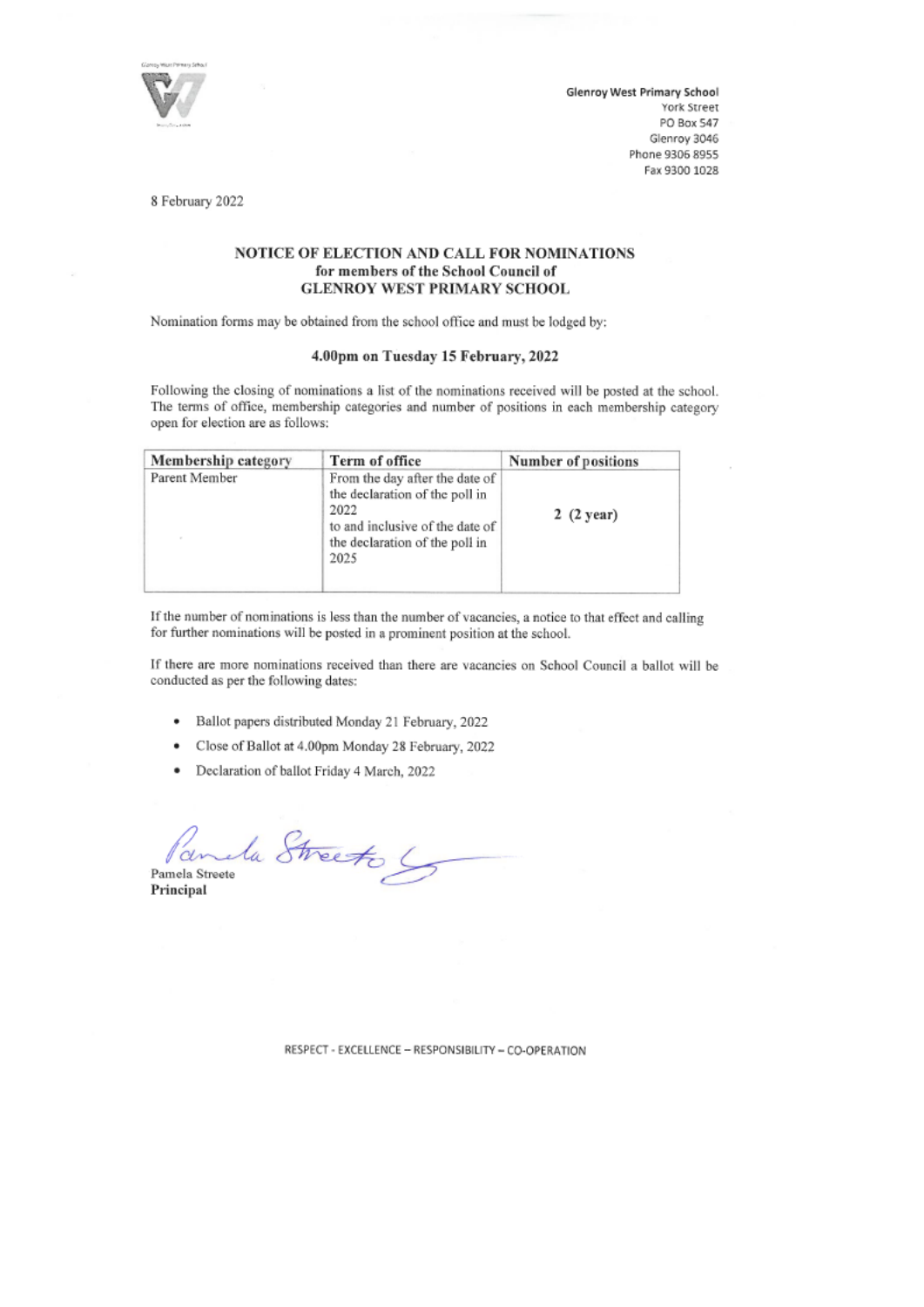

Education **TORIA** and Training

# **INFORMATION FOR FAMILIES**

#### This information is about students attending school. It is for their families and carers.

# **EVERY DAY COUNTS**

You and your child are an important part of your school's community.

Students will be returning to face-to-face learning in Term 1 and great things will be happening at your child's school this year.

We are so excited to have your child in the classroom, where they can receive the support that they need to succeed and have a happy experience at school this year.

Every day of attending school counts. Being at school supports your child's learning, social and mental wellbeing.

#### **Supporting our students**

Schools will be making sure classrooms are as safe as possible for students and will be monitoring their mental, physical and social wellbeing.

Your child's school will support students who need to catch up. Teachers will work with students to understand who may need extra learning support. Some students may be offered tutoring or other assistance to ensure that they are able to participate and enjoy their lessons.

Schools also have programs and staff who can respond to a range of student health and wellbeing needs.

If you have any questions or concerns about your child, you can contact your child's teacher or school principal, and you can talk with them about how the school can support your child.

#### Providing a COVID Safe environment

Your child's school is operating in a COVIDSafe way. Schools will make sure that staff and students wear masks, stay home when unwell, and physical distance when appropriate.

Schools will provide free, regular COVID rapid antigen testing for students to help keep them safe.

There will be voluntary rapid antigen testing in place for the first four weeks of Term 1 2022. The Victorian Government will deliver more than 14 million rapid antigen tests to schools and early childhood education and care services.

Your child's school will let you know if there has been a positive COVID case at school and what you need to do.

#### Helping keep your school community safe

Everybody has an important role to play. Mask wearing, hand washing and having your child vaccinated are all very important. All children aged 5 years and over can receive a vaccination and help to protect their family, friends and school community.

If your child is unwell, or has symptoms, keep them at home and notify your school.

Be prepared and know how to support your child's return to school.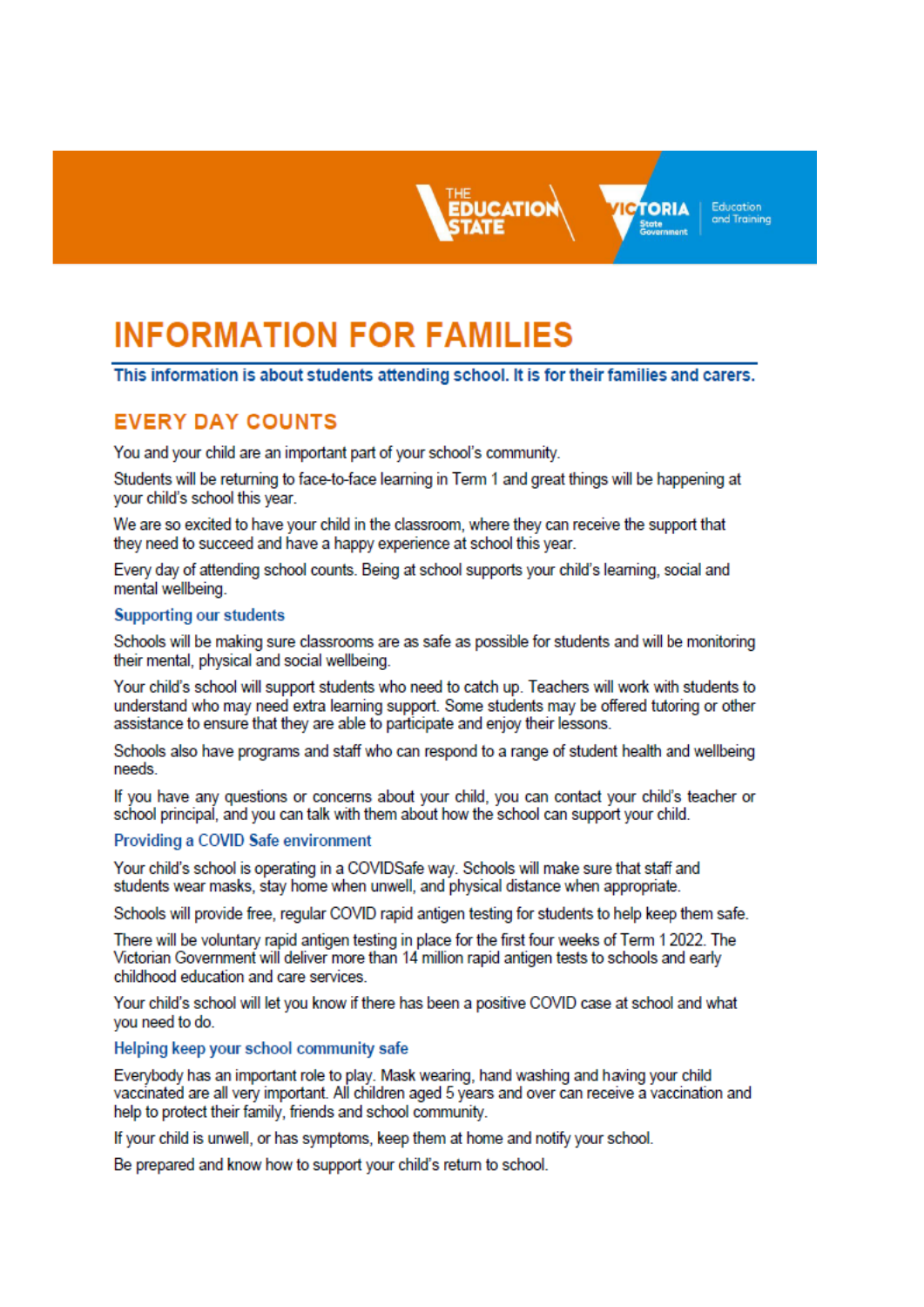# **GLENROY LIONS FC**

#### **CHILD REGISTRATIONS HAVE BEGUN** We give all the equal opportunity to improve their game regardless of their ability.

| 16-15 YO girls overy |       | TUE/THUR 6 - 7:30PM |
|----------------------|-------|---------------------|
| 14-13 YO girls every |       | TUE/THUR 6 - 7:30PM |
| $12 - 11$ YO gris    | every | TUE/THUR 6 - 7:30PM |
| $10-9$ YO girls      | every | TUE/THUR 6 - 7:30PM |
| $8 - 7$ YO girls     | every | TUE/THUR 6 - 7:30PM |
| 6 - 5 YO girls every |       | TUE/THUR 6 - 7:30PM |



AVAILABLE TO ALL PASCOE VALE PRIMARY SCHOOL STUDENTS



**WHEN YOU BRING 1 FRIEND** 

**WHEN YOU BRING 2 FRIENDS** 

**WHEN YOU BRING 3 FRIENDS** 

www.glenroylionsfc.com

PH: (03) 8592 0161

A family orientated all inclusive club working to promote equal opportunity to all boys and girls, men and women of all ages.